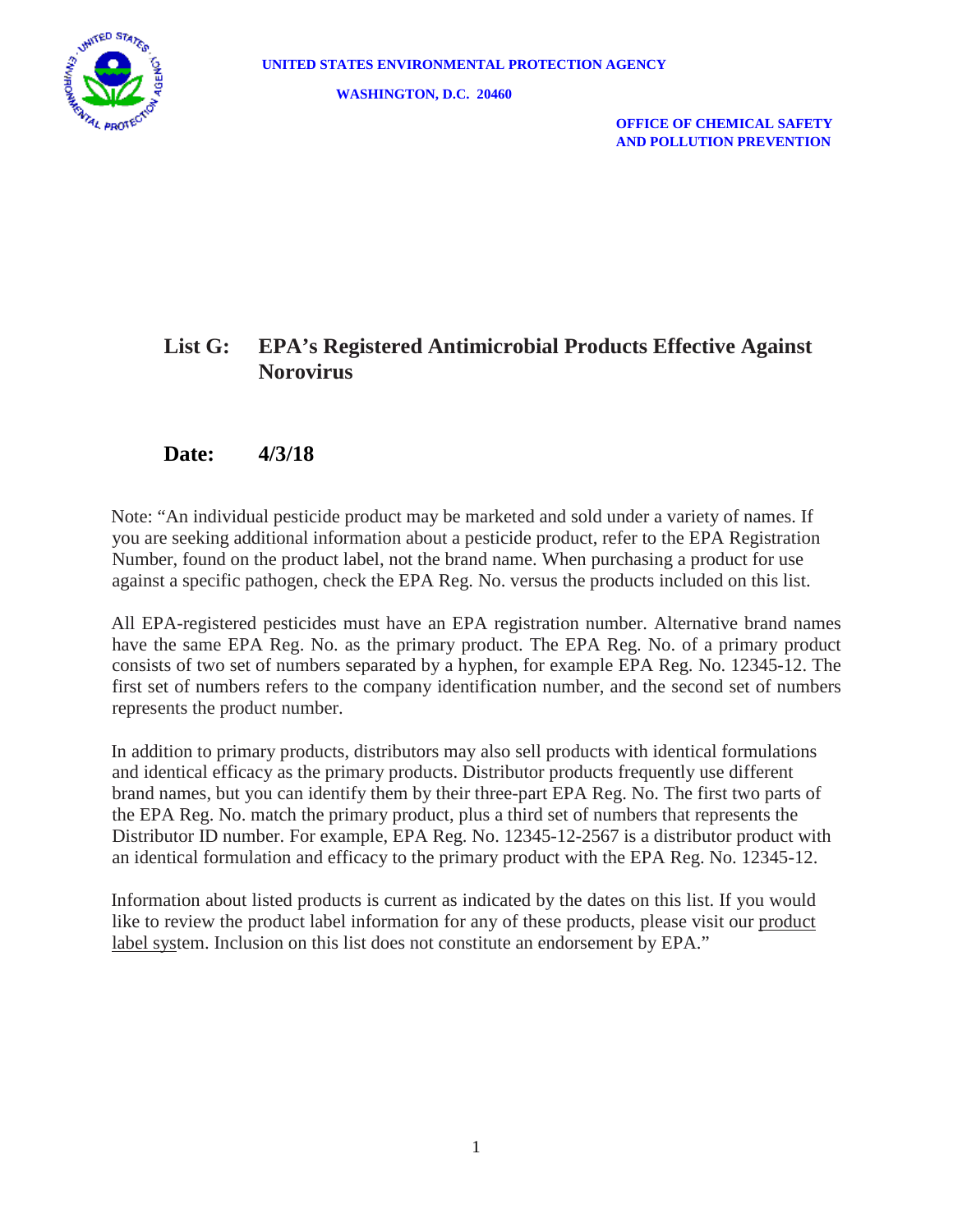

#### **OFFICE OF CHEMICAL SAFETY AND POLLUTION PREVENTION**

| <b>List G: EPA's Registered Antimicrobial</b> |                                                    |  |
|-----------------------------------------------|----------------------------------------------------|--|
| <b>Products Effective Against Norovirus</b>   |                                                    |  |
| <b>EPA REGISTRATION NUMBER</b>                | <b>PRIMARY PRODUCT NAME</b>                        |  |
| 777-99                                        | <b>BRACE</b>                                       |  |
| 1677-21                                       | MIKRO-QUAT                                         |  |
| 1677-216                                      | <b>EXSPOR BASE CONCENTRATE</b>                     |  |
| 1677-226                                      | <b>VIRASEPT</b>                                    |  |
| 1677-233                                      | Multi-Purpose Disinfectant Cleaner                 |  |
| 1677-237                                      | FF-ATH                                             |  |
| 1677-238                                      | PEROXIDE MULTI SURFACE CLEANER AND DISINFECTANT    |  |
| 1677-241                                      | <b>HYDRIS</b>                                      |  |
| 1839-79                                       | NP 4.5 DETERGENT/DISINFECTANT                      |  |
| 1839-81                                       | NP 9.0 DETERGENT/DISINFECTANT                      |  |
| 1839-83                                       | DETERGENT DISINFECTANT PUMP SPRAY                  |  |
| 1839-94                                       | NP 3.2 (D & F) DETERGENT/DISINFECTANT              |  |
| 1839-95                                       | NP 4.5 (D & F) DETERGENT/DISINFECTANT              |  |
| 1839-96                                       | NP 9.0 (D & F) DETERGENT/DISINFECTANT              |  |
| 1839-211                                      | SC-AHD-64                                          |  |
| 1839-212                                      | SC-AHD-256                                         |  |
| 1839-213                                      | SC-AHD-128                                         |  |
| 1839-220                                      | <b>SC-RTU DISINFECTANT CLEANER</b>                 |  |
| 1839-100                                      | VETERINARIAN TYPE DISINFECTANT                     |  |
| 1839-174                                      | <b>STEPAN TOWELETTE</b>                            |  |
| 1839-188                                      | <b>AEROSOL SDAS</b>                                |  |
| 1839-225                                      | SC-RTU-TB                                          |  |
| 3573-54                                       | Comet Disinfecting [Sanitizing] Bathroom Cleaner   |  |
| 3573-77                                       | CSP-3002-3; Comet Disinfecting Cleaner with Bleach |  |
| 37549-1                                       | MICRO-KILL BLEACH GERMICIDAL BLEACH WIPES          |  |
| 37549-2                                       | Micro-Kill Bleach Germicidal Bleach Solution       |  |
| 5741-28                                       | TUMULT 5813-21 Tackle                              |  |
| 5813-99                                       | Wave                                               |  |
| 5813-102                                      | CGB1                                               |  |
| 5813-103                                      | CGB3                                               |  |
| 5813-104                                      | CBG4                                               |  |
| 5813-105                                      | HBL                                                |  |
| 5813-106                                      | Axl                                                |  |
| 5813-100                                      | <b>PUMA</b>                                        |  |
| 6659-3                                        | <b>SPRAY NINE</b>                                  |  |
| 6836-77                                       | <b>LONZA FORMULATION S-18</b>                      |  |
| 6836-78                                       | <b>LONZA FORMULATION R-82</b>                      |  |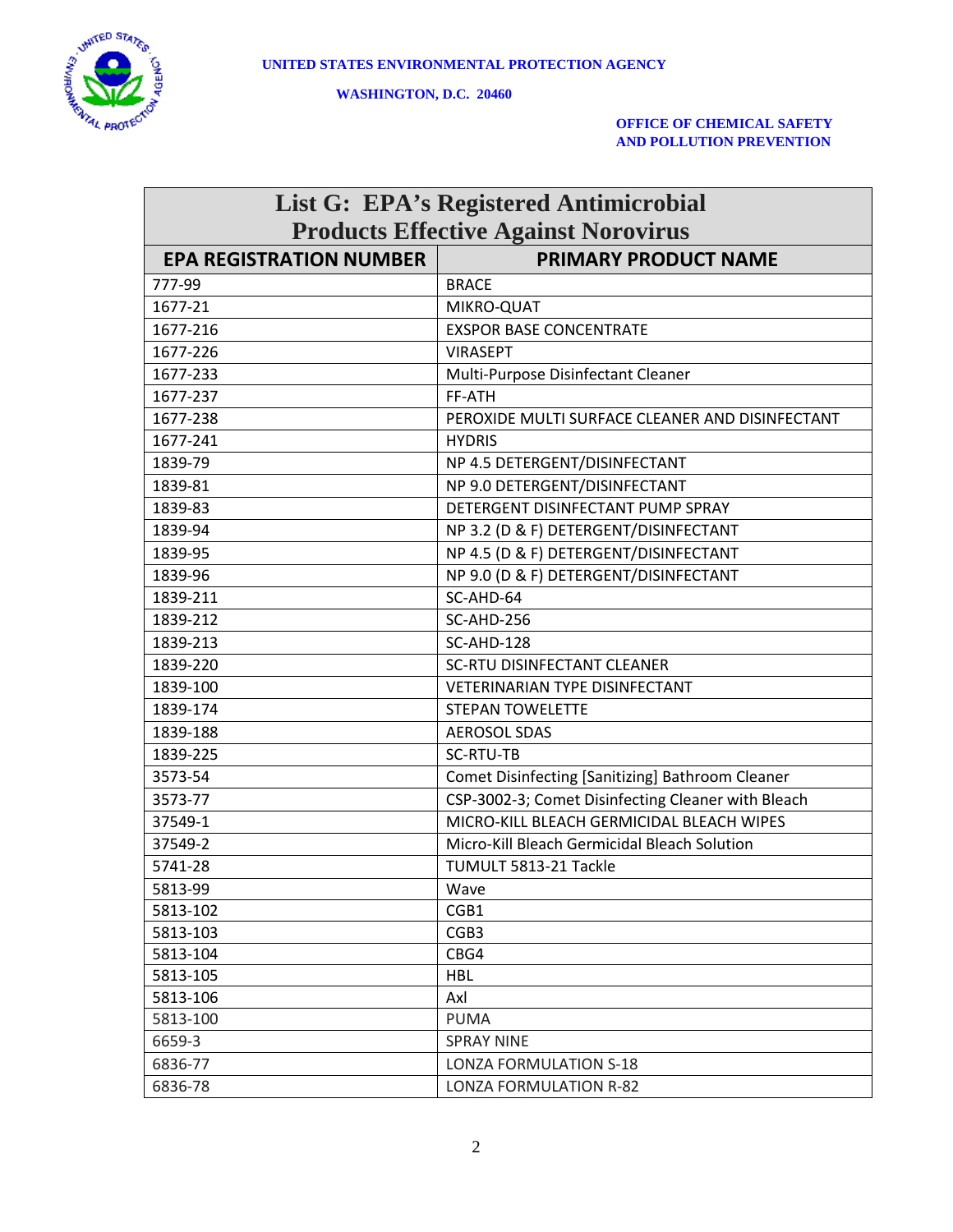

#### **OFFICE OF CHEMICAL SAFETY AND POLLUTION PREVENTION**

| <b>List G: EPA's Registered Antimicrobial</b> |                                                           |  |
|-----------------------------------------------|-----------------------------------------------------------|--|
| <b>Products Effective Against Norovirus</b>   |                                                           |  |
| <b>EPA REGISTRATION NUMBER</b>                | <b>PRIMARY PRODUCT NAME</b>                               |  |
| 6836-139                                      | LONZA FORMULATION R-82F                                   |  |
| 6836-140                                      | <b>LONZA FORMULATION S-21F</b>                            |  |
| 6836-152                                      | LONZA FORMULATION DC-103                                  |  |
| 6836-245                                      | $CSP-46$                                                  |  |
| 6836-266                                      | <b>BARDAC 205M-10</b>                                     |  |
| 6836-333                                      | MMR-4U                                                    |  |
| 6836-346                                      | LONZAGARD RCS-256                                         |  |
| 6836-347                                      | LONZAGARD RCS-128                                         |  |
| 6836-348                                      | LONZAGARD RCS-128 PLUS                                    |  |
| 6836-349                                      | LONZAGARD RCS-256 PLUS                                    |  |
| 9480-8                                        | PDI SANI-CLOTH BLEACH WIPES                               |  |
| 10324-58                                      | MAQUAT 128                                                |  |
| 10324-59                                      | MAQUAT 64                                                 |  |
| 10324-81                                      | MAQUAT 7.5-M                                              |  |
| 10324-93                                      | MAQUAT 64 PD                                              |  |
| 10324-115                                     | MAQUAT 750-M                                              |  |
| 10324-117                                     | MAQUAT 710-M                                              |  |
| 10324-177                                     | MAQUAT 705-M                                              |  |
| 10324-198                                     | MAQUAT 702.5-M                                            |  |
| 10324-214                                     | MAGUARD 5626                                              |  |
| 10325-105                                     | MAQUAT 128 PD                                             |  |
| 11346-2                                       | Clorox HL                                                 |  |
| 11346-3                                       | Clorox HW                                                 |  |
| 11346-4                                       | Clorox QS                                                 |  |
| 11346-6                                       | Clorox HS                                                 |  |
| 34810-36                                      | <b>CLEAN-CIDE WIPES</b>                                   |  |
| 46781-12                                      | <b>CAVICIDE 1</b>                                         |  |
| 56392-7                                       | DISPATCH HOSPITAL CLEANER DISINFECTANT WITH BLEACH        |  |
| 56392-8                                       | Dispatch Hospital Cleaner Disinfectant Towels with Bleach |  |
| 61178-5                                       | <b>CCX-151</b>                                            |  |
| 65402-3                                       | VIGOROX SP-15 ANTIMICROBIAL AGENT                         |  |
| 67619-38                                      | CLOROX COMMERCIAL SOLUTIONS® CLOROX TOTAL 360™            |  |
|                                               | DISINFECTANT CLEANER1 (BASIC NAME: PUFF)                  |  |
| 67619-8                                       | <b>CPPC Ultra Bleach 2</b>                                |  |
| 67619-12                                      | <b>CPPC TSUNAMI</b>                                       |  |
| 67619-13                                      | <b>CPPC STORM</b>                                         |  |
| 67619-17                                      | <b>SHIELD</b>                                             |  |
| 67619-20                                      | REX                                                       |  |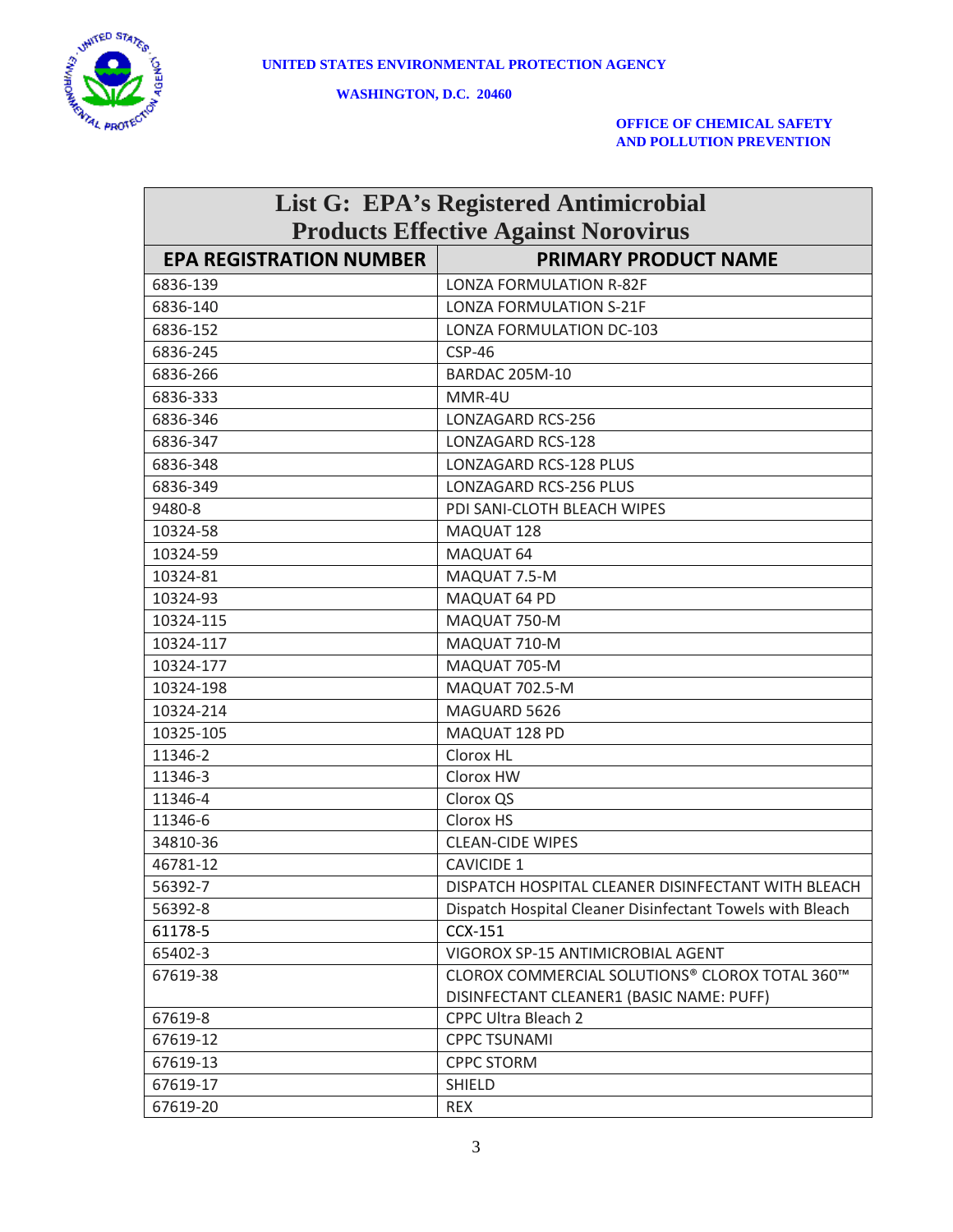

#### **OFFICE OF CHEMICAL SAFETY AND POLLUTION PREVENTION**

| <b>List G: EPA's Registered Antimicrobial</b> |                                                                            |  |
|-----------------------------------------------|----------------------------------------------------------------------------|--|
| <b>Products Effective Against Norovirus</b>   |                                                                            |  |
| <b>EPA REGISTRATION NUMBER</b>                | <b>PRIMARY PRODUCT NAME</b>                                                |  |
| 67619-21                                      | <b>CARB</b>                                                                |  |
| 67619-24                                      | <b>BLONDIE</b>                                                             |  |
| 67619-25                                      | <b>DAGWOOD</b>                                                             |  |
| 67619-26                                      | <b>BORIS</b>                                                               |  |
| 67619-27                                      | <b>BUSTER</b>                                                              |  |
| 67619-28                                      | <b>MILO</b>                                                                |  |
| 67619-30                                      | <b>GNR</b>                                                                 |  |
| 67619-32                                      | PPD Puma                                                                   |  |
| 70060-19                                      | <b>ASEPTROL S10-TAB</b>                                                    |  |
| 70271-13                                      | PURE BRIGHT GERMICIDAL ULTRA BLEACH                                        |  |
| 70271-24                                      | <b>TECUMSEH B</b>                                                          |  |
| 70590-1                                       | <b>HYPE-WIPE</b>                                                           |  |
| 70590-2                                       | BLEACH-RITE DISINFECTING SPRAY WITH BLEACH                                 |  |
| 70627-56                                      | <b>OXIVIR TB</b>                                                           |  |
| 70627-58                                      | OXY-TEAM DISINFECTANT CLEANER                                              |  |
| 70627-60                                      | <b>OXIVIR WIPES</b>                                                        |  |
| 70627-62                                      | PHATO 1:64 Disinfectant Cleaner                                            |  |
| 71654-7                                       | <b>VIRKON</b>                                                              |  |
| 71847-2                                       | <b>KLOR-KLEEN</b>                                                          |  |
| 71847-6                                       | <b>KLORSEPT</b>                                                            |  |
| 71847-7                                       | <b>KLORKLEEN 2</b>                                                         |  |
| 72977-3                                       | $AXEN(R)$ 30                                                               |  |
| 72977-5                                       | SDC3A                                                                      |  |
| 73232-1                                       | ALPET D2                                                                   |  |
| 74559-1                                       | <b>ACCEL TB</b>                                                            |  |
| 74559-8                                       | Accel 5 RTU                                                                |  |
| 74986-4                                       | SELECTROCIDE 2L500                                                         |  |
| 82972-1                                       | VITAL-OXIDE                                                                |  |
| 84198-1                                       | PEROXY HDOX                                                                |  |
| 84368-1                                       | <b>URTHPRO</b>                                                             |  |
| 84526-1                                       | SANOSIL S010                                                               |  |
| 84683-3                                       | Benefect <sup>®</sup> Botanical Daily Cleaner Disinfectant Spray           |  |
| 87508-3                                       | PERFORMACIDE                                                               |  |
| 87518-1                                       | <b>HSP20</b>                                                               |  |
| 88089-4                                       | PERIDOX RTU (TM)                                                           |  |
| 88494-2                                       | WEDGE DISINFECTANT WIPES                                                   |  |
| 90150-2                                       | BINARY IONIZATION TECHNOLOGY <sup>[2]</sup> (BIT <sup>[2]</sup> ) SOLUTION |  |